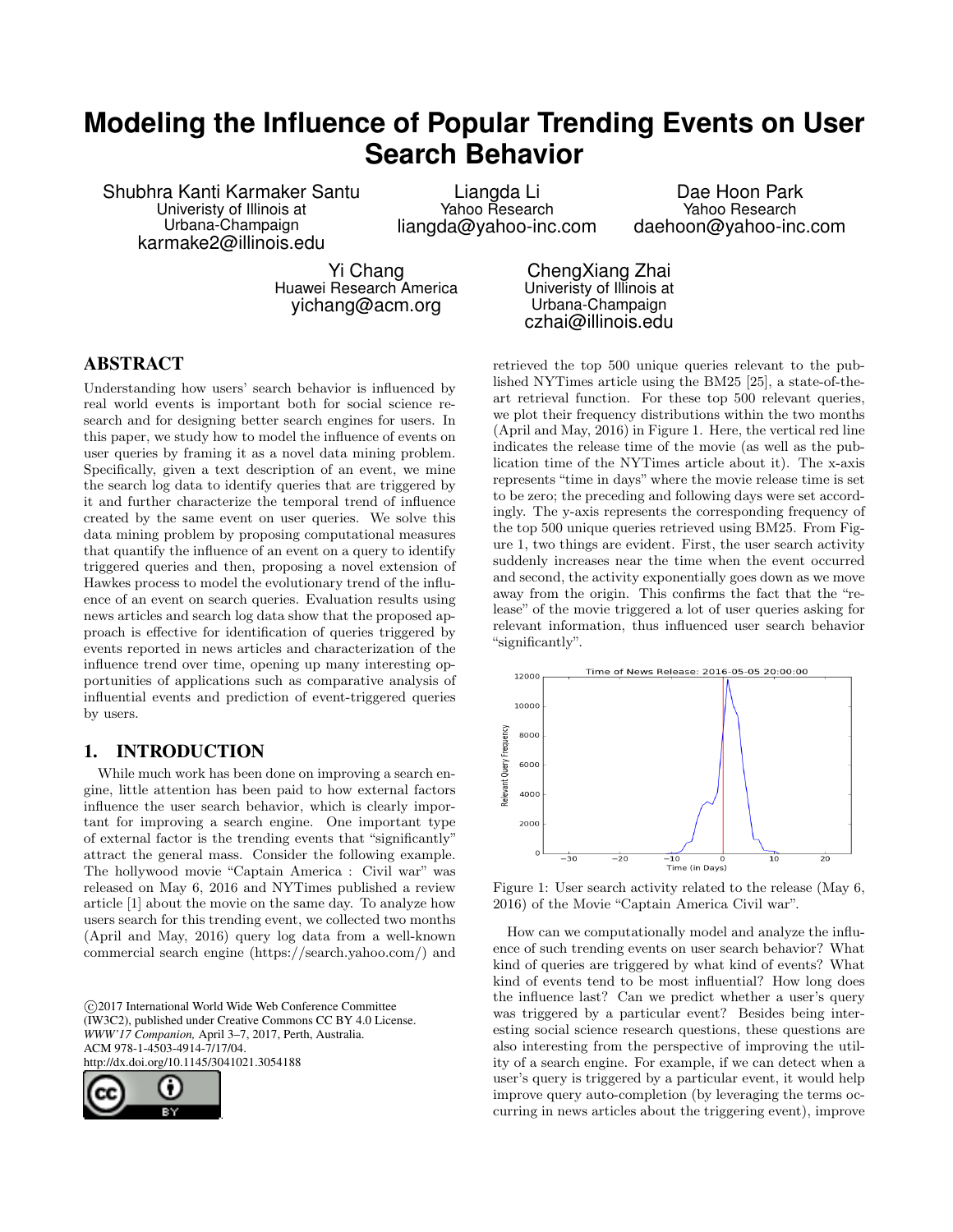the search results (by recommending relevant topics to the event), improve future query volume prediction, and detect influential events (which can then be recommended to users that might be searching for related topics).

To the best of our knowledge, the questions mentioned above have not been addressed in the existing work. In this paper, we conduct the first study of the problem of modeling the influence of trending events on users' search behavior from the perspective of data mining. Specifically, we frame the problem as a novel data mining problem where, given a text description of an event, we mine the search log data to identify queries that are triggered by it and further characterize the temporal trend of influence created by the same event on user queries. From data mining perspective, such a joint mining problem is novel and presents interesting challenges. First, "Influence" is an abstract concept and thus, it is not straight-forward how to measure influence. Second, how can we fully characterize the influence of an event on search queries? Finally, how should we formally define this data mining problem?

To tackle these challenges, we focus on studying how an event might have triggered queries from users. This restrictive perspective allows us to quantitatively measure "influence" based on the number of queries triggered by the event. To determine whether a query is triggered by an event, we propose to make the decision based on both textual similarity and temporal proximity between the clicked web documents by users filing the query and the text description of the event. To capture how the influence of an event on user queries evolve over time, we propose a formal model based on the Hawkes process to characterize the trend of influence.

We evaluate the proposed influence modeling methods using two sets of data-sets: 1) NYtimes articles: we collected the most read articles from NYtimes during two months span of April and May, 2016 using the NYtimes developers API to use them as trending events and 2) Query-log data: We also collected two months contemporary query log data from a widely used popular search engine (https://search. yahoo.com).

Evaluation results using these data sets show that the proposed approach is effective for identification of queries triggered by events reported in news articles and characterization of the influence trend over time. We further show that the proposed extended Hawkes model is useful in many ways, including improving the accuracy of predicting whether a newly entered query by a user was triggered by an event (which further enables a search engine to optimize its response to the query accordingly) and answering many interesting questions related to understanding the influence of events on queries.

In Summary, we make the following contributions in this paper: (1) We conduct the first study of modeling the influence of trending events on search queries and frame the problem as a new data mining problem. (2) We propose a computational method for measuring the influence of an event on a query and discovering triggered queries by an event. (3) We propose a novel extension of Hawkes process to model the influence trend of an event on user queries over time. (4) We propose a way to quantitatively evaluate an influence model using the task of predicting whether a newly entered query by a user has been triggered by some event, and show that both the method for measuring influence and the extended Hawkes process are useful for this prediction task, and they can be used immediately in a search engine to potentially customize the response of the search engine to a user's event-triggered query based on the event.

# 2. RELATED WORK

Search query logs have been extensively studied to understand user search behavior and provide better search experience [17, 21, 29]. Existing work mostly focused on the inference of users' search intent based on their own search habit and search history. On the other hand, our paper tries to model how user behavior on a search engine is influenced by external factors such as trending events.

Temporal Information Retrieval and Event Detection are two areas closely related to our work. While Event Detection has been studied vastly in the literature (see [3] for a recent survey), research interest on Temporal Information Retrieval has grown recently [7]. However, we want to emphasize that, neither of these is the intended goal of this study and our primary motivation is somewhat orthogonal. To be more specific, our work does not intend to study how time-sensitive information needs can be addressed [10, 4] or how users' information need change over time [20] or how to detect some events from social networks/news media [3]. Rather, given that some event has already been reported, we go one step further to investigate how the event may impact/influence the search behavior of the users.

The notion of event-based retrieval was introduced by Strötgen and Gertz [28] by returning events instead of documents. Zhang et al. [32] addressed the detection of recurrent event queries. Ghoreishi and Sun [13] introduced a binary classifier for detecting queries related to popular events. Kanhabua [19] extended the work [13] by enabling the classifier to detect less popular queries beside popular ones. However, all these approaches are supervised classification methods and largely depend on the quality of training labels provided by humans, whereas our approach is completely unsupervised.

Kairam et. al. [18] investigated the online information dynamics surrounding trending events, by performing joint analysis of large-scale search and social media activity. Matsubara et. al. [22] presented a new model for mining large scale co-evolving online activities. Pekhimenko et al. [24] designed a system named "PocketTrend" that automatically detects trending topics in real time, identified the search content associated to the topics, and then intelligently pushed this content to users' local machine in a timely manner. However, none of these studies provide answer to the question: how to model the temporal trend of influence created by an event on user queries, which is one of the primary motivations of our work.

Another important topic related to this paper is point process, which has been used to model social networks [5] and natural events [33]. People find self-exciting point processes naturally suitable to model continuous-time events where the occurrence of one event can affect the likelihood of subsequent events in the future. One important self-exciting process is Hawkes process, which was first used to analyze earthquakes [33], and then widely applied to many different areas, such as market modeling [12], crime modeling [27], conflict [30], viral videos on the Web [9] etc. In this work, we extend the original Hawkes process to propose a new model that can capture the dynamics of influence by trending events on user search behavior.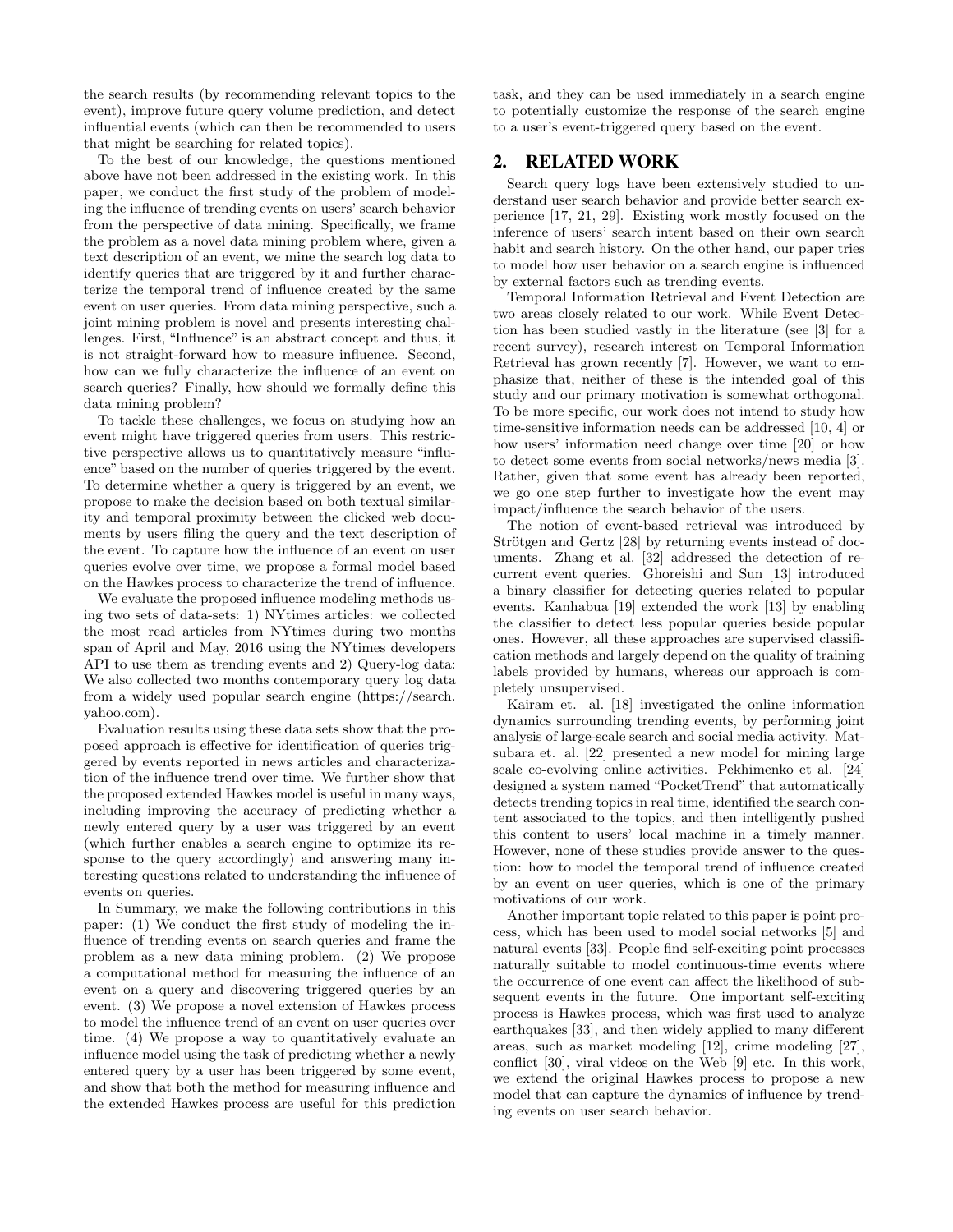# 3. PROBLEM FORMULATION

We solve the problem of modeling the influence of an event on search queries by framing it as a novel data mining problem where we would jointly mine two different types of data, i.e., text data describing many events and search log data that contains user queries and clickthrough records. We assume that each event, E, is represented as a tuple  $\langle W_E, t_E \rangle$ , where,  $W_E$  is some natural text description of that event (e.g., some news article about that event) and  $t_E$  is the publication timestamp of  $W_E$ . A query is represented as a tuple with three attributes, i.e.,  $\langle W_q, t_q, U_q \rangle$ . Here,  $W_q$  is the set of keywords that query q contains,  $t_q$  is the timestamp of the query submission and  $U_q$  is the URL that the user clicked after posing the query. The desired output includes the following three elements:

1. Influential Events (or "Trending Events"): An influential event is any event  $E$  that attracts the interest of the general mass significantly and has triggered queries from many users. We want to discover a set of most influential events from the data sets.

**2. Triggered Queries:** A triggered query (denoted by  $q$ ) by event  $E$  is a query entered by a user due to knowing information about event  $E$ . In other words, had the user not heard about  $E$ , he/she would not have entered query q. For each influential event  $E$ , we want to discover all the triggered queries by the event.

3. Influence Trend Model (or just Influence Model): An influence trend model for event  $E$  is a parameterized process that can model the temporal trend of influence by event  $E$  on user search queries. The parameter values of the model should be interpretable for characterizing how the intensity of the influence evolves over time.

The rationale of requiring the model to be parameterized with interpretable parameters is so that we can use the parameter values to obtain a concise quantitative summary of the dynamics of the influence from an event, which is essential for enabling many interesting applications of influence analysis (e.g., answering questions such as "how quickly does the influence intensity grow over time?" and "how quickly the influence disappears?")

Our problem formulation would enable many interesting applications, particularly for understanding what kind of events tend to have more significant influence on user queries, what kind of queries were triggered by a particular event, and how the influence evolves over time. Such analysis can be potentially configured to compare different kinds of events, similar events reported in different time periods or by different sources, and to compare different user groups to understand how different groups of users may have been influenced by the same event in different ways.

# 4. METHODS FOR INFLUENCE DISCOV-ERY AND CHARACTERIZATION

To solve the proposed influence mining problem, we need to complete three subtasks: 1) Discovery of events that have significantly influenced user queries, which we will refer to as influential events. 2) Discovery of queries influenced by any influential event, which we will refer to as event-triggered queries, or simply triggered queries. 3) Characterization of the temporal trend of the influence of an influential event on user queries over time. All these tasks are new tasks that are challenging due to the lack of labeled data for supervised learning. They have not been studied in the previous work, thus we do not have natural baseline methods to start with either. Below we present our proposed unsupervised method for solving all the three problems.

A careful analysis of these tasks suggests that subtask one and subtask two both rely on solving the basic problem of determining whether one event has influenced a query. Once we can do that, we would be able to quantify the influence of an event by counting how many queries are influenced by the event, and also easily obtain which queries are influenced by which event.

To solve subtask three, we propose to model the frequency of triggered queries over time with a temporal process model based on the Hawkes process, which assumes that the frequency of triggered queries at time  $t$  is a function of a base frequency  $\lambda_0$  capturing the general popularity of this kind of queries, how quickly the influence decreases over time (captured by a parameter  $\beta$ ), and the homogeneity of user search behavior over time (captured by a parameter  $\alpha$ ). The advantage of such a model is that by fitting the model to our observed frequency of triggered queries, we can obtain these meaningful parameters that are directly useful for characterizing the trend of influence.

# 4.1 Discovery of influential events and triggered queries

Our basic problem is the following: Given a query and an event, how can we know whether the event has influenced the query? Due to the complexity of the notion of influence, a completely rigorous definition of influence is nearly impossible. To make the problem more tractable, we propose three reasonable heuristics to guide us in designing a computational measure of influence. Specifically, given an event  $E = \langle W_E, t_E \rangle$  and a particular query submission  $q = \langle W_q, t_q, U_q \rangle$ , we can reasonably make the following three assumptions about influence, which would help us design a function to computationally measure the influence of  $E$  on  $q$ . Here, we denote the content of the clicked-URL, i.e.,  $content(U_q)$  simply by  $W_U$ .

Assumption 4.1 (Query-Textual-Similarity). The higher the textual-similarity between  $W_E$  and  $W_q$ , the higher the chances that  $q$  is triggered/influenced by  $\overline{E}$ . This assumption allows us to prune cases where the query is completely irrelevant to the event.

Assumption 4.2 (Temporal-Similarity). The higher the temporal-similarity between  $t_q$  and  $t_E$ , the higher the chances that q is triggered/influenced by E. This assumption allows us to distinguish queries triggered by similar events in the past from those triggered by a current event.

The Temporal-Similarity is important because Query-Textual Similarity alone is insufficient. For example, consider the two trending events "US election 2012" and "US election 2016". Now, if a user poses a query "US election", it is hard to tell which event actually triggered the query submission. However, if we know the timestamp of the query submission, we can better predict the triggering event. For example, if the query was posed in the year 2016, then with high probability, it was triggered by the event "US election 2016" as it was trending at that moment. On the other hand, if it was posed in the year 2012, probably the triggering event was "US election 2012". Thus, besides textual similarity, tempo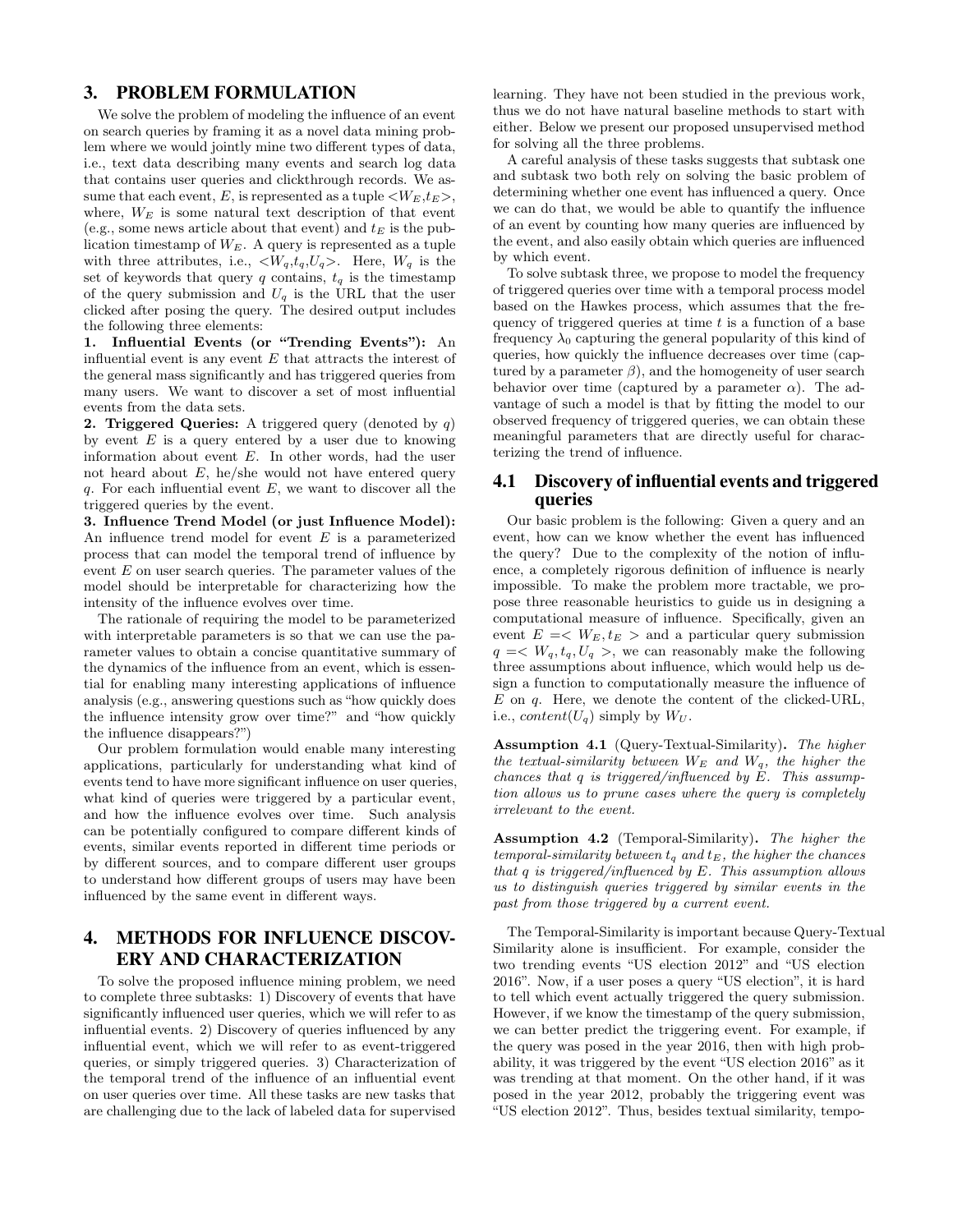ral similarity also plays an important role in predicting the influence.

Another useful piece of information that helps to verify whether some event  $E$  indeed influenced the submission of query  $q$  is the content of the URL which the user clicked after posing the query. If the content of the clicked-URL, i.e.,  $U_q$ , is highly similar to the text description of event E, that means the user was actually looking for news about the same event. This, in turn, means that query  $q$  was influenced/triggered by event  $E$ . This gives us our third heuristic:

Assumption 4.3 (ClickedURL-Textual-Similarity). The higher the textual-similarity between  $W_E$  and  $W_U$  (W<sub>U</sub> is the text of the clicked documents by users who entered query  $q$ ), the higher the chances that E triggered/influenced q.

Intuitively, we would like to design a measure that combines all the three heuristics so that a query-event pair would be scored high if (1) the query text is similar to the event text description, (2) the clicked documents are similar to the event text description, and (3) the time stamp of the query and that of the event are close. One way to combine them is to design a similarity/distance function for each of these three dimensions and combine the three functions into one single scoring function. Specifically, we use the the following scoring function to measure the influence:

$$
F(E,q) = TxtSim(W_E, W_q) \cdot TmpSim(t_E, t_q) \cdot TxtSim(W_E, W_U)
$$
\n<sup>(1)</sup>

#### We discuss these components in more detail below:

 $TxtSim(W_E, W_q)$ : Similarity between query-document pair has been studied in the literature for a long time. One popular function from the literature is the "Okapi BM25" ranking function [25]. However, we could not use "Okapi BM25" directly for the major limitations discussed below.

First, each "event-text" (description of the event) usually contains a title and a body. The title often contains more important words pertaining to the event, while the body contains verbose details. It is thus necessary to put more emphasis on matching the title keywords first and then match the body details. The original "BM25" similarity function unfortunately does not provide such customizations. "BM25F"[31], an extension of BM25, handles this relative term weighting scenario, although "BM25F" is also not directly applicable to our problem setting for the following reason: To be able to compare the influence across different trending events, it is necessary that the "BM25F" score computed for different pairs of "event-text" and "query-text" be comparable. However, this is not the case because there is a large variance in the length of both "event-text" and "querytext". One might argue that, "BM25F" provides "Document Length Normalization" and "Relative Term Weighting", which should resolve the problem. But ones careful attention would reveal that "BM25F" is designed for a setting where the information need, i.e., the query is constant and only the document is varied to compute the similarity. But, in our case, both the document and query are variable and thus, we need both "document length normalization" and some kind of "query length normalization".

To address the two issues mentioned above, we use the following modified version of BM25 as the TxtSim function to fit our problem setting. Let,  $W_E = \langle W_{E_1}, W_{E_2}, \dots, W_{E_n} \rangle$ 

be the "event-text" and  $W_q = \langle W_{q_1}, W_{q_2}, \dots, W_{q_n} \rangle$  be the "query-text".

$$
TxtSim(W_E, W_q) = \sum_{i=1}^{|W_E|} \frac{\omega(W_{E_i}).IDF(W_{E_i}).TF(W_{E_i}, W_q).(k_1 + 1)}{TF(W_{E_i}, W_q) + k_1.(1 - b + b \cdot \frac{|W_q|}{avgq})}
$$
  
\nsubject to 
$$
\sum_{i=1}^{|W_E|} \omega(W_{E_i}) = 1
$$
 (2)

Note that, equation 2 is similar to the original "BM25" with the exception of the new term  $\omega(W_{E_i})$  and the constraint that the weights must sum to 1.  $\omega(W_{E_i})$  is essentially the weight of each n-gram in the "event-text" which reflects the importance of that particular n-gram with respect to the "event-text".  $\omega(W_{E_i})$  allows the  $TxtSim(W_E, W_q)$  to be comparable across different  $W_E$  and  $W_q$  as we enforce the constraint  $\sum_{i=1}^{|W_E|} \omega(W_{E_i}) = 1$ . Furthermore, one can easily set  $\omega(W_{E_i})$  in such a way so that title n-grams get more weight than body n-grams as well as bigrams get more weight over unigrams and vice-versa. The specific weights we used for our experiments are mentioned in section 6. The IDF (inverse document frequency) and TF (term frequency) bear the usual meaning as in the original BM25 function.

 $TxtSim(W_E, W_U)$ :  $TxtSim(W_E, W_U)$  is basically the similarity between a pair of documents, in contrast with  $TxtSim(W_E, W_q)$ , which is the similarity between a query and document pair.  $TxtSim(W_E, W_U)$  is almost similar to  $TxtSim(W_E, W_q)$  with the exception that  $TxtSim(W_E, W_q)$ contains only one  $\omega$  (for  $W_E$ ), while  $TxtSim(W_E, W_U)$  contains two, i.e.,  $\omega_1$  and  $\omega_2$ , where  $\omega_1$  and  $\omega_2$  are weight distributions for the event-text  $(W_E)$  and clicked-url-content  $(W_U)$  respectively.

$$
TxtSim(W_E, W_U) = \sum_{i=1}^{|W_E|} \omega_1(W_{E_i}) \cdot \omega_2(W_{E_i}) \cdot IDF(W_{E_i})
$$
  
\nsubject to,  
\n
$$
\sum_{i=1}^{|W_E|} \omega_1(W_{E_i}) = 1, \sum_{i=1}^{|W_U|} \omega_2(W_{U_i}) = 1, \omega_2(W_{E_i}) = 0 \text{ if } E_i \notin W_U
$$
  
\n(3)

The essence of equation 3 is that matching an n-gram which has high weights for both  $W_E$  and  $W_U$  contributes more to the similarity between  $W_E$  and  $W_U$ , whereas, ngrams having low weights for one/both of the articles contribute less to the similarity.

 $TmpSim(t_E, t_q)$ : The  $TmpSim$  function is expected to behave in the following way: if two events are far distant in time, their temporal similarity should be low; whereas, if they are close in time, the temporal similarity should be high. We also assume that the temporal similarity decreases exponentially as the distance in time increases. Below is an example of a function with such desired properties, where  $\delta$ is the decaying parameter:

$$
TmpSim(t_E, t_q) = e^{-\delta \cdot |t_E - t_q|}
$$
\n<sup>(4)</sup>

### 4.2 Influence Trend Modeling

Once we can measure the influence an event E has over different user queries, the next task is to model the trend of such influence over time. Such modeling would allow us to study the characteristics of influence in a systematic way and enable many interesting applications like predicting future volume of queries, optimizing search recommendations etc. To accomplish this, we propose function  $Trend(E, t)$ ,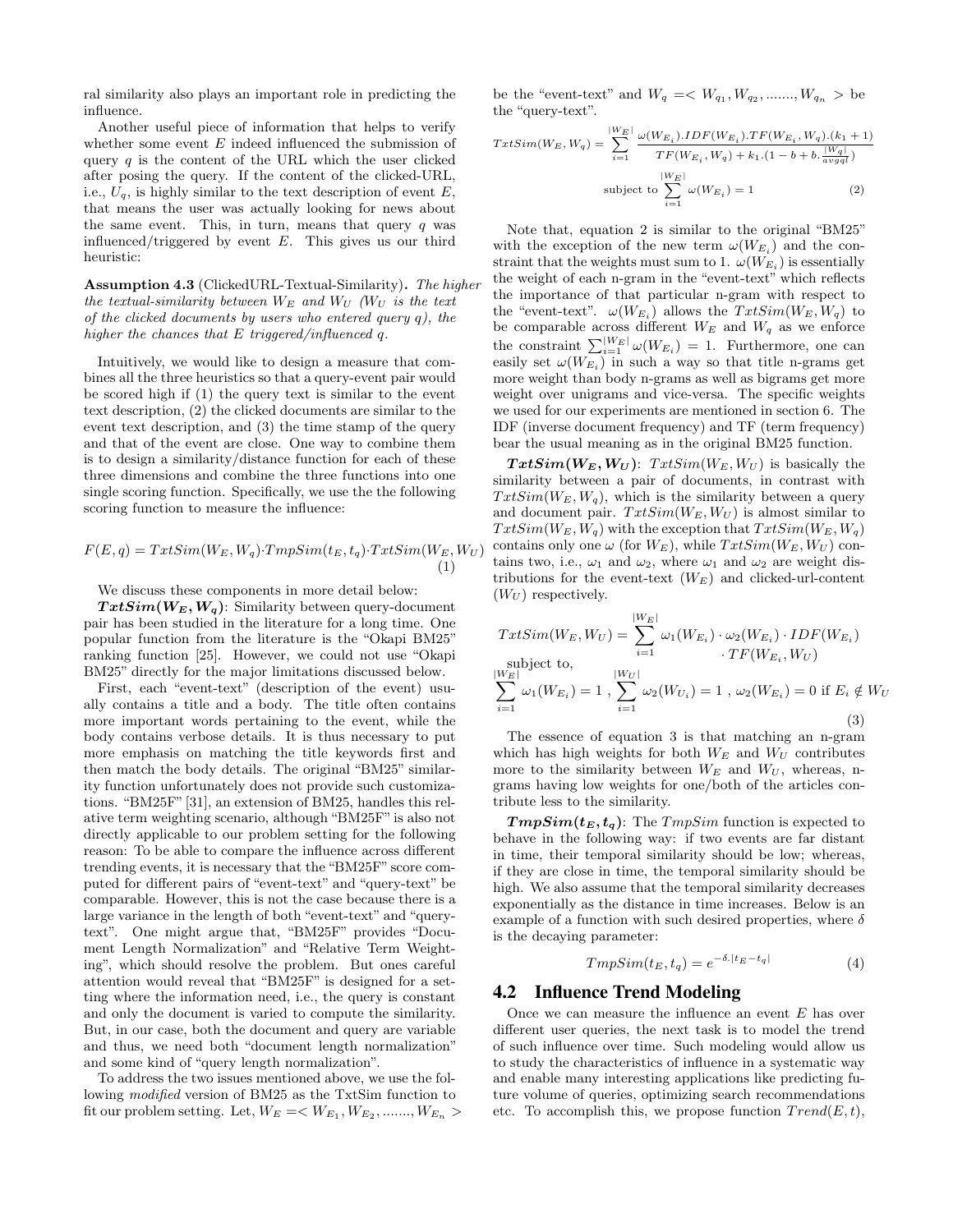which takes as input an event  $E$  and timestamp  $t$  and returns the popularity/trendiness of event  $E$  at timestamp  $t$ . There are many ways one can define how to measure the popularity/trendiness of an event. For example, the number of tweets related to the event, number of views for news articles relating to the event, click counts for the event webpage, number of social media posts sharing the event etc. In this work, we define popularity/trendiness of an event by the users tendency to pose queries that are relevant to the event. We choose this definition because we are specifically interested in modeling the influence of trending events on user search behavior.

Defining the  $Trend(E, t)$  is not trivial. First, we introduce a set of assumptions that will help us formalize the notion of "trendiness".

Assumption 4.4 (Influence Growth). Each query submitted to search engine  $\tau$  that is relevant to event E increases the chance of subsequent submission(s) of relevant queries to  $\tau$ , thus, grows the trendiness/influence of event E.

Assumption 4.4 simply says that each relevant query submission from one user indicates an increase in the tendency of other users to pose similar relevant queries. In other words, the trendiness of an event is directly/indirectly influenced by the previous query submissions relevant to the same event, which in turn, reflects the tendency to receive new queries relevant to the event. To see the rationale of Assumption 4.4, consider a scenario when a user is exposed to an event that he/she feels interested about, the user may use multiple queries to find out more about the event and then share the event details on some social media platform or talk to some friends about the event. These friends, being interested in the event after hearing about it, may do further search. Thus, the influence of the event propagates from one user to another and reflects in their search activity. As another example scenario, say some popular news portal publishes a featured article about some event. Many people would then read that article to know about the event/incident and start searching for more details about it. In this case, new incoming queries searching about a particular event gives useful indication about further submission of similar relevant queries. Thus, a significant number of relevant queries actually indicate the growth of the trendiness/influence of the event.

Given that the "trendiness" of an event,  $E$ , at moment t is dependent on all the relevant (w.r.t.  $E$ ) queries posed before timestamp  $t$ , the next obvious question is: to what extent each of the previous queries contribute to the current "trendiness"? To answer this, we make two further assumptions as mentioned below.

Assumption 4.5 (Query Relevance). The contribution of a query q (submitted at time  $t_q$ ) to the "trendiness" of an event E at moment t, where  $t > t_q$ , is proportional to the textual similarity between the "event-text",  $W_E$  and the "query-text",  $W_q$ , i.e.,  $TxtSim(W_E, W_q)$ .

Assumption 4.6 (Query Timestamp). The contribution of  $a\ \hspace{0.2em}q$  (submitted at time  $t_q)$  to the "trendiness" of an event E at moment t, where  $t > t_q$ , exponentially decays as the difference between  $t$  and  $t_q$  increases.

Assumption 4.5 and 4.6 are very reasonable. Assumption 4.5 basically says that, highly relevant queries grow the trendiness of an event, thus, indicates the growth in the volume of future relevant queries; at the same time, Assumption 4.6 says that the contribution of a past query to the current "trendiness" of the event decays exponentially with time.

#### *4.2.1 A parametric model for influence*

Incorporating these two assumptions, we introduce Equation 5 presented below to compute the "trendiness" of an event  $E$  at time  $t$ .

$$
Trend(E, t) = \lambda_0 + \sum_{i=1}^{n} \alpha \cdot TxtSim(W_E, W_i) \cdot e^{-\beta (t - t_i)}
$$
(5)

Equation 5 contains three parameters, i.e.,  $\lambda_0$ ,  $\alpha$  and  $\beta$ .  $\lambda_0$  is a constant which reflects the base trendiness that is assumed to be always present.  $\alpha$  is a scaling factor to control the contribution of  $TxtSim(W_E, W_i)$  on the current "trendiness" and  $\beta$  is the scaling factor to control the exponential decay in time.  $W_1, W_2, \ldots, W_n$  represents all the queries relevant to event  $E$  that were posed before timestamp  $t$ .

Equation 5 is not entirely new; it is similar to the selfexciting point processes [11] e.g. Hawkes Process [16]. However, the point processes models the recurring events of the same type, whereas our task is to model influences of one type of event (e.g. Trending articles) on other type of events (e.g. user search behavior). Thus, we include the textual-similarity between the past queries and event-text, i.e.,  $TxtSim(W_E, W_i)$ , into the basic Hawkes process to fit our problem scenario.



Figure 2: Simulating the trend of some hypothetical event.

Figure 2 shows a hypothetical simulation of how equation 5 works. Without loss of generality, we assume that  $TxtSim(W_E, W_i) = 1.0$  for any choice of  $W_E$  and  $W_i$ . However, this choice does not affect our attempt to present the spirit of equation 5. The x-axis in Figure 2 represents time and the y-axis represents the corresponding "trendiness" of some hypothetical event  $E$ . The "Blue" dots represent each query submission that is relevant to  $E$ . These "Blue" dots were generated by simulating the Hawkes Process (see [23] for details). For this particular simulation,  $\lambda_0$ ,  $\alpha$  and  $\beta$  were set to 0.5, 2.5 and 3.0 respectively. This means, there is always a base trendiness of  $\lambda_0$  equal to 0.5. The "trendiness" goes up as people start querying about the event  $E$  (note the first blue dot), which, increases the chance of generating further queries. Thus, the volume of queries influenced by  $E$  and "trendiness" of  $E$  grows mutually by enhancing each other. For example, at the vicinity of time zone  $t = 6$ , a lot of queries were posed which resulted in further query submissions and the "trendiness" rises up significantly. The "trendiness" goes down exponentially with time if no further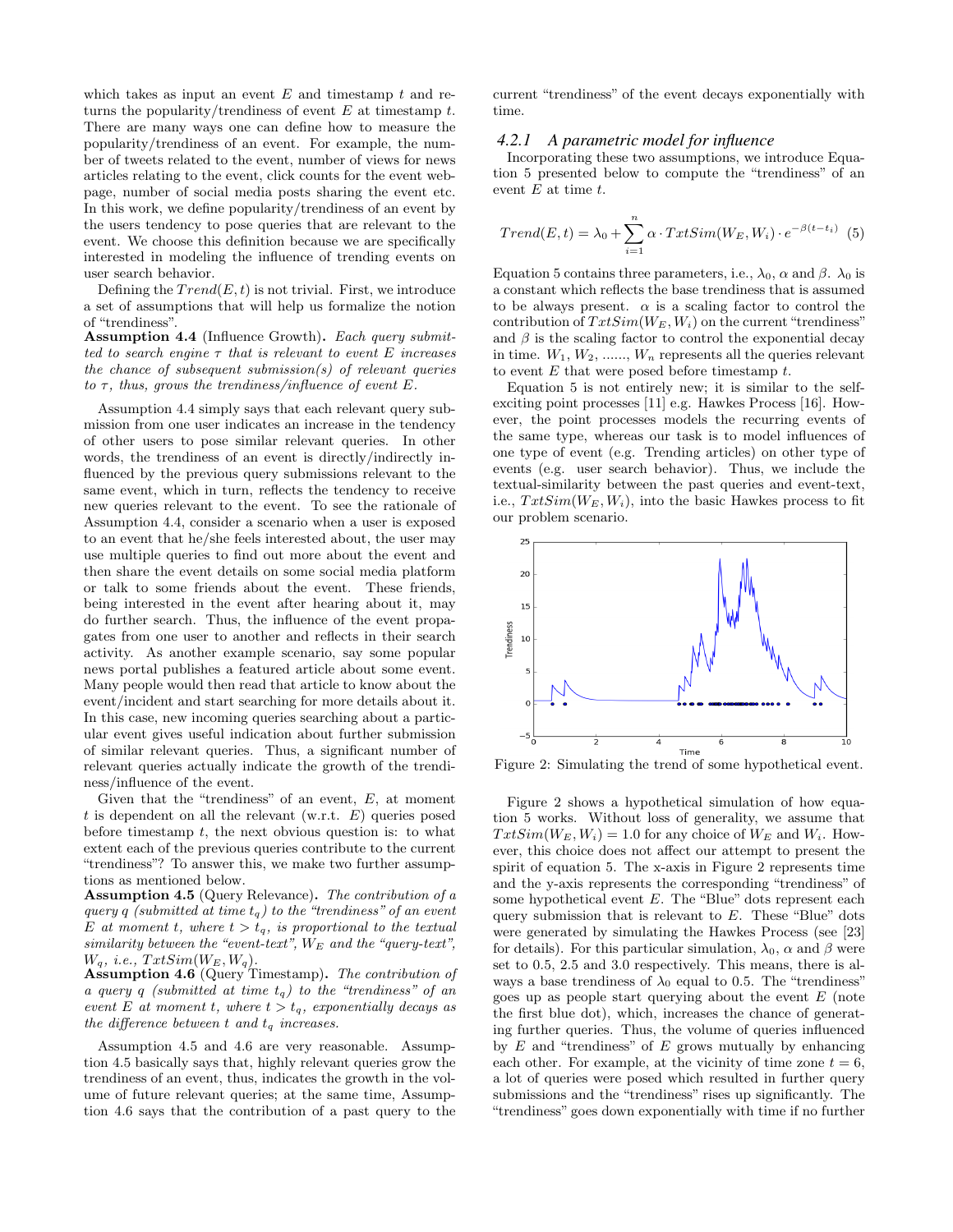queries are posed. This is signified by the exponential decay near time zone  $t = 8$ . Note that, the current estimate of "trendiness" is directly correlated to the expected volume of relevant queries in near future. The higher the current "trendiness" is, the more the probability of observing high volume of relevant queries in future. However, the estimate of "trendiness" is incrementally updated as we move forward in time and observe (do not observe) new user queries.

#### *4.2.2 Estimation of the parameters*

Let the set of parameters be  $\Lambda = {\lambda_0, \alpha, \beta}$ . We adopt maximum likelihood estimation technique to find the optimal parameter values for equation 5. First, we show how to compute the log-likelihood for a single event  $E$  and then we extend it to multiple events case. Considering the query submission sequence  $q_1, q_2, \ldots, q_n$  (all related to event E) as a simple point process, the likelihood for a single trending event can be written as follows (see [23] for background):

$$
\log L = \int_0^{t_{q_n}} (1 - Trend(E, t))dt + \sum_{i=1}^n \log(Trend(E, t_{q_i}))
$$
\n(6)

After some simple mathematical operations, equation 6 boils down to the following form:

$$
\log L = -\left(\frac{\alpha}{\beta}\right) \cdot TrxtSim(W_E, W_{q_i}) \cdot \left\{1 - e^{-\beta \cdot (t_{q_n} - t_{q_i})}\right\}
$$

$$
+ t_{q_n} - \lambda_0 \cdot t_{q_n} + \sum_{i=1}^n \log(Trend(E, t_{q_i})) \tag{7}
$$

Given the close form of the log likelihood function (equation 7), the optimization problem to find the optimal parameter set  $\Lambda^*$  is written as follows:

$$
\Lambda^* = \underset{\Lambda}{\arg \max} L(\{q_1, ..., q_n\} | E, \Lambda)
$$
 (8)

For multiple events  $E_1, E_2, \dots, E_m$ , the optimization problem is extended in the following way:

$$
\Lambda^* = \underset{\Lambda}{\arg \max} \sum_{j=1}^m L(\{q_{j1}, \ldots, q_{jn}\} | E_j, \Lambda) \tag{9}
$$

One can use any non-linear optimization method to solve this maximization problem. Nelder-Mead Simplex Method [14] is one such popular optimization technique. Another useful approach is the Sequential Least SQuares Programming (SLSQP) [6].

# 5. EXPERIMENTAL DESIGN

Data Sets: We collected two sets of data sets: one for trending events and one for user query history. We call these two data sets Trending-Event dataset and Query-Log dataset respectively. The following two paragraphs provide details about these two data-sets:

Trending-Event data-set: An obvious choice for a text data set describing events is news articles (though other data such as social media might also be applicable). The NYTimes Developers Network (thanks to them) provides a very useful api called "The Most Popular API" [2], which automatically provides the url's of the most e-mailed, most shared and most viewed articles from NYTimes.com during the last month from the date of the issue of the query. We chose to use this API because of two major benefits: 1) it

| Category       | $#$ of   | Avg. Title | Avg. Body |
|----------------|----------|------------|-----------|
|                | articles | Length     | Length    |
| Movies         | 25       | 18.88      | 458.08    |
| <b>Sports</b>  | 15       | 19.53      | 508.4     |
| US             | 18       | 20.38      | 487.77    |
| World          |          | 18.18      | 438.81    |
| $_{\rm Total}$ |          | 19.30      | 473.69    |

Table 1: Description of Trending-Event data set

| Category      | Total     |          | $\%$ Neg. | Avg.    |  |
|---------------|-----------|----------|-----------|---------|--|
|               | query     | instance | instance  | txt-sim |  |
| Movies        | 193,282   | 16.24    | 83.75     | 2.49    |  |
| <b>Sports</b> | 616,449   | 0.84     | 99.15     | 2.48    |  |
| US            | 204,926   | 33.72    | 66.27     | 1.99    |  |
| World         | 22.197    | 7.68     | 92.3      | 1.96    |  |
| Total         | 1,036,854 | 10.35    | 89.64     | 2.38    |  |

Table 2: Description of Query-Log data set

automatically removes duplicate articles, thus we don't need to deal with cases where multiple articles are related to the same event. 2) it only provides the most popular articles from NYTimes, thus the quality/accuracy of the events represented by these articles is very high. Using this API, we collected the most e-mailed, most shared and most viewed articles from the two months span: April and May, 2016. Each article consists of a tuple  $\lt$  title-text, body-text, timestamp>. Among different categories of news, we used only four categories for our experiments: US (National Affairs), Movies, Sports and World (International Affairs). Table 1 shows some details about the data-set.

Query-Log data-set: To analyze the user queries contemporary to the articles in Trending-Event data-set, we use the two-months (April and May, 2016) user query log data from the widely used search engine at https://search.yahoo.com. Each query submission  $q$  is represented as a tuple  $\langle query$ text, timestamp, clickedURL>. The two-months query log data contains 105, 925, 732 query submissions in total. To keep the computation feasible, for each article  $E$  in the Trending-Event data-set, we retrieved top 500 unique (in terms of text) queries that has at least a similarity score of 1.5 (with respect to  $E$ ) according the textual similarity function in equation 2 and discarded the rest. This filtering step is reasonable because if the textual similarity is very low (less than 1.5), we assume that the influence prediction problem becomes trivial, i.e., there is no influence of E on the query. Thus, textual similarity itself is sufficient in this case to decide whether there is an influence or not. However, more challenging cases are when the query shares a high degree of textual similarity to the event  $E$ , but still is not influenced by the event. In this paper, we focus on these type of queries with significant textual similarity to the event and assume that the other queries are not influenced by any event in our data set. The summary of this data-set is presented in Table 2.

Predictive modeling for quantitative evaluation: Quantitative evaluation of the mining results pose challenges because there is a lack of gold standard for what events are influential and the ground truth for the true influence trend of an event. We overcome this difficulty by proposing a way to perform indirect quantitative evaluation based on the task of predicting whether a user's newly input query is triggered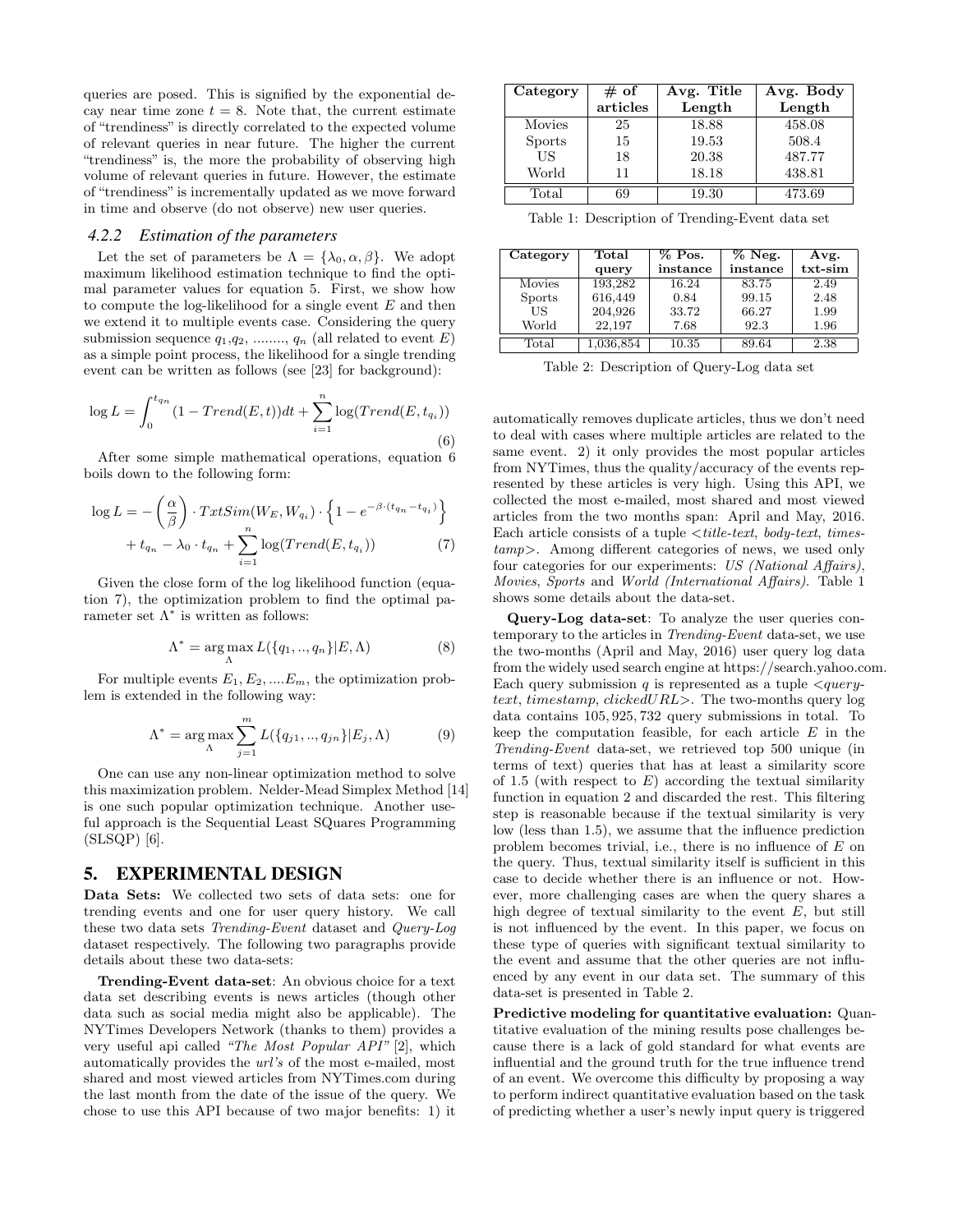by an event. The prediction setup is intended to simulate a real application scenario when a search engine receives a query from a user. In such a scenario, it would be beneficial for the search engine to "know" whether this query was triggered by a particular event since if it was, then the search engine would be able to leverage this knowledge to optimize the search results to be presented to the user (e.g., recommending content related to this event).

With such a setup, we can use the component techniques in our proposed mining approach, including text similarity functions, temporal similarity function, and the extended Hawkes model, to construct a prediction model to attempt to predict whether a "new" query in a separate held-out search log data set is influenced by any event based solely on the query without using any clickthrough information. The clickthrough information, however, is only used to create the gold standard labels for the evaluation purposes, i.e., whether such a query is indeed triggered by an event (we used equation 1 from section 4.1 along with threshold 0.01). One can argue that a better way to create the gold standard labels is to involve human judgments. However, for our data-set, this means the human annotators would have to go through  $1,318,359$  <event, query, url-content> triplets, which is practically infeasible. So, we had to opt for some automated techniques for annotating the gold standard labels.

To evaluate the quality of the gold standard labels created by our automatic approach, we randomly sampled 200 positive and 200 negative examples labeled by the automatic process. Then, we asked three volunteers to independently go through these  $400$  <event, query, url-content  $\gt$ triplets and manually label each of them with 1 if, after reading the event description and contents of "url-content", the annotator thinks the query was indeed influenced by the event or 0, otherwise. We computed Cohen's kappa coefficient [8] to measure the inter-rater-agreement which was found to be reasonably high, i.e., 0.835. Thus, we conclude that the gold labels created by our automatic approach is reliable.

The labeled data-set created in the way previously described is highly imbalanced as most of the queries are not influenced with respect to some particular event E. To make the data-sets balanced, we randomly under-sampled from the pool of the negative samples to match the size of the positive examples for reporting the results in section 6. Concretely, we can use the following equation (eqn. 10) to compute the influence relation between event  $E$  and query  $q$ without using the clickthrough information and then pick a reasonable threshold to separate the influenced queries from the rest. We did threshold analysis which showed that the prediction model remains very stable for wide range of threshold value, i.e., [0.8, 5] and we chose 1.0 for our experiments (the details are omitted due to lack of space). We call this model the "IP" (Influence Prediction) model.

$$
F(E,q) = TxtSim(W_E, W_q) \cdot TmpSim(t_E, t_q) \cdot Trend(E, t_q))
$$
\n
$$
(10)
$$

Performance Metric: To evaluate the performance of the proposed predictive model, i.e., IP, we use the four popular measures available in the literature: precision, recall, specificity and F-measure (see [15] for details). We also present results for the recently introduced K-measure [26] to show that "IP" model achieves better performance in terms of this new measure too.

|                      | <b>Bigram</b> | Unigram | Sum  |
|----------------------|---------------|---------|------|
| Title                | 0.49          | 0.21    | 0.70 |
| Body                 | 0.21          | 0.09    | 0.30 |
| $\operatorname{Sum}$ | 0.70          | 0.30    | 1 NO |

Table 3: Weight allocation for Title vs Body and Unigram vs Bigram in equation 2.

# 6. RESULTS

In this section, we report our experimental findings including both qualitative and quantitative evaluation results. We first start with some implementation details, then describe the qualitative and quantitative evaluation sequentially.

### 6.1 Implementation Detail

For the weight distribution  $\omega$  in equation 2, we followed the weighting scheme presented in Table 3. This significance of Table 3 is that it puts more weight on the title-text matching (0.7) in comparison to the body-text matching. Similarly, it puts more weight on bigram-matching (0.7) in comparison to unigram-matching (0.3). An immediate consequence is that, bigram-matching in the title-text gets the highest reward  $(0.49)$ , whereas, unigram-matching in the body-text gets the least reward (0.09). In other words, the weights for all bi-grams in the title of the event-text summed up to 0.49 and the weight of each individual bi-gram is proportional to its term frequency in the title-text. Similarly, the weights for all unigrams in the body of the event-text summed up to 0.09 and the weight of each individual unigram is proportional to its term frequency in the bodytext. The same weighting scheme was used for  $\omega_1(W_{E_i})$  and  $\omega_2(W_{E_i})$  in equation 3.

The "trendiness" parameters, i.e,  $\Lambda = {\lambda_0, \alpha, \beta}$  are learnt automatically using equation 9 (see table 6 for the exact values). Parameter  $\delta$  (equation 4) was heuristically set to 0.8. This heuristic value is not an issue because for all the variants of the "IP" model (mentioned in table 7), we use the same  $\delta$  value, thus, the optimal value is irrelevant for comparative analysis.

### 6.2 Qualitative evaluation

We show some sample data mining results to analyze their quality. First, we show the top four most influential events for each category in our data set as measured by the overall/total number of triggered queries in Table 4. They are all intuitively influential events. For example, the top one for category "Movies" is the release of "Caption America : Civil War", while the top one for category "World" is the "Panama Papers leaked".

Second, we show a sample of triggered queries with highest frequency for the event "curt schilling fired from espn" and event "panama papers leaked" in Table 5. We see that these queries are indeed well associated with these events.

Finally, we examine the optimal parameters learned by fitting the modified Hawkes model in Table 6.

Interpreting Model Parameters: We focus on interpreting the optimal values of the modeling parameters,  $\Lambda =$  ${\lambda_0, \alpha, \beta}$ , which are automatically learnt by the estimation technique introduced in section 4.2.2. Table 6 shows these values. Indeed, these values have intuitive interpretation that matches our real-life expectation. For example,  $\lambda_0$  essentially reflects the general interest in posing queries related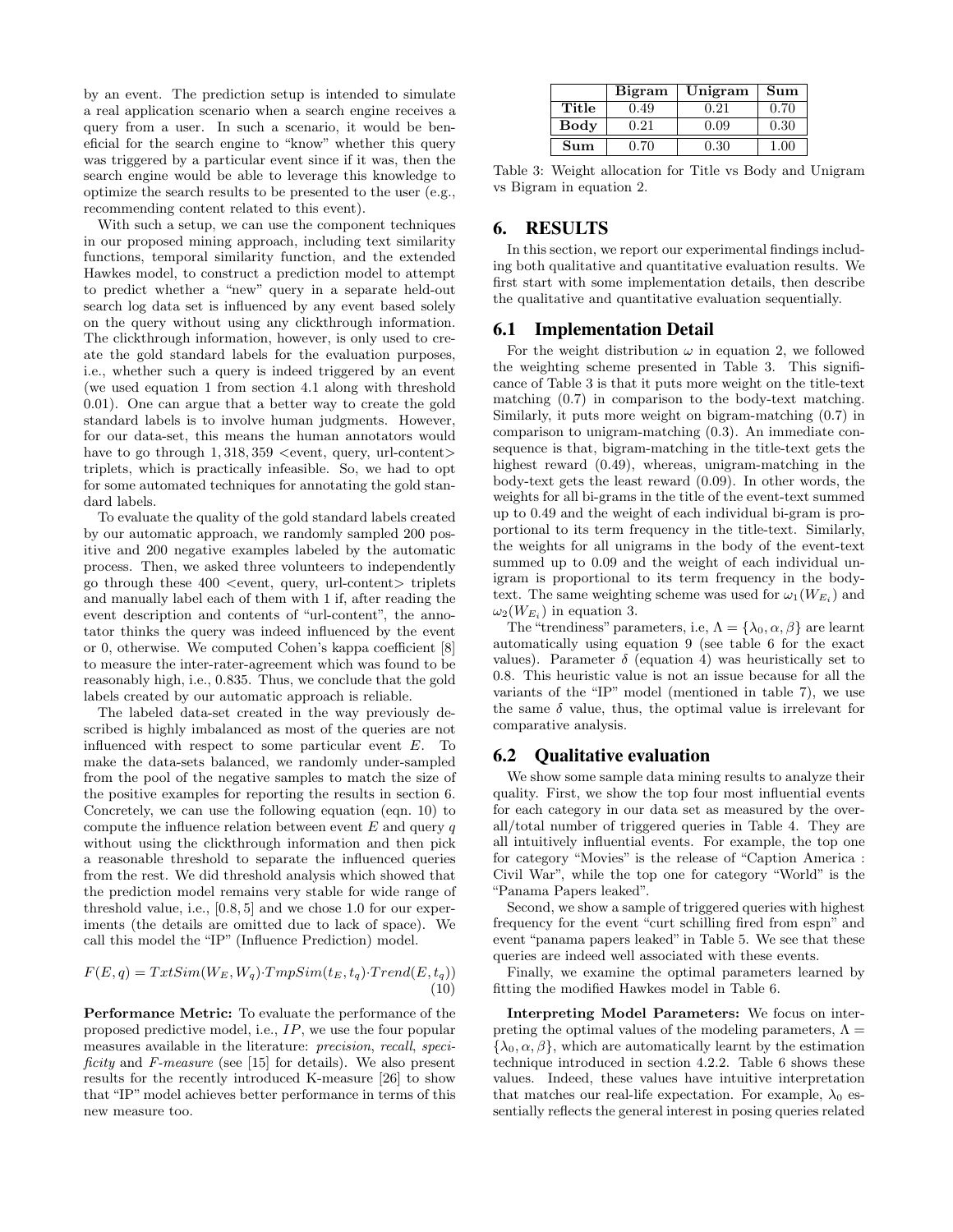| World                            | US                         | <b>Sports</b>                  | $#$ Movies                        |  |
|----------------------------------|----------------------------|--------------------------------|-----------------------------------|--|
| panama papers leaked             | harriet tubman ousts an-   | san antonio spur vs oklahoma   | "captain America: Civil War" re-  |  |
|                                  | drew jackson               | city thunder basketball        | leased                            |  |
| sadiq khan elected in london     | donald trump comments on   | Rise of leicester city in pre- | alden ehrenreich Cast "hail cae-  |  |
|                                  | transgenders toilet use    | miere league                   | sar"                              |  |
| philippine presidential election | donald trumps running mate |                                | gosling and Crow star "nice guys" |  |
| brazil president impeachment     | indiana primary elections  | western conference finals      | ken loach wins Palme dor          |  |
|                                  |                            | curt schilling fired from espn |                                   |  |

Table 4: Top influential events for different categories.

| #              | curt schilling fired     | panama<br>papers           |
|----------------|--------------------------|----------------------------|
|                | from espn                | leaked                     |
|                | curt schilling espn      | panama paper leak          |
| $\overline{2}$ | espn curt schilling sus- | celebrity involved in      |
|                | pension                  | panama offshore account    |
| 3              | curt schilling facebook  | politi-<br>panama<br>paper |
|                | post                     | cians                      |
| 4              | curt schilling comment   | panama paper american      |
| 5              | curt schilling blog      | panama paper law firm      |

Table 5: Popular queries triggered by influential events.

| Category      | $\lambda_0$ | $\alpha$ |        |
|---------------|-------------|----------|--------|
| Movies        | 0.0420      | 0.9082   | 2.6539 |
| <b>Sports</b> | 0.0146      | 0.4810   | 1.0208 |
| US            | 0.0656      | 1.0892   | 2.3727 |
| World         | 0.0117      | 0.1464   | 0.3292 |

Table 6: Trendiness parameter for different types of events.

to some trending event. Table 6 shows that people usually have the most interest ( $\lambda_0 = 0.0656$ ) in the US category, i.e., events related to the national affairs. While the international affairs, i.e., "World" category generally draws the least attention ( $\lambda_0 = 0.0117$ ). Next,  $\alpha$  models the degree of homogeneity in user search behavior. So, high value of  $\alpha$  means high degree of similarity in the intra-community search pattern. For example, in case of the category "US"  $(\alpha = 1.0892)$  and "Movies"  $(\alpha = 0.9082)$ , we found the homogeneity to be significantly higher than for the category "Sports" ( $\alpha = 0.4810$ ) or "World" ( $\alpha = 0.1464$ ), indicating the search behavior is more diverse and discrete for the "Sports" and "World" category. Finally,  $\beta$  models the decay in user interest with time; thus, high value of  $\beta$  indicates a quick drop of interest among the general mass. As expected, β obtained for the "Movies" category ( $β = 2.6539$ ) was found to be the highest, as people usually talks a lot about movies when they get released and the topic disappears quickly in few days. However, to our surprise, we also obtained high value of  $\beta$  for the "US" category ( $\beta = 2.3727$ ). One plausible explanation for this fact may be that there are too many national news to follow and people switch their interest from time to time following different national news. On the other hand, value of  $\beta$  for the "Sports" ( $\beta = 1.0208$ ) and "World" ( $\beta = 0.3292$ ) category was found to be smaller, indicating the general interest is somewhat more prevailing in these cases. All these results show some qualitative analysis about how effective our proposed mining model is.

Capturing Trend: To verify how well our proposed extended Hawkes model can capture the trend of influence by some event on user queries, we generated the simulated "trendiness" plot (Figure 3) for the event "Captain America : Civil War" (The real data is plotted in Figure 1). To generate Figure 3, we used the learnt optimal parameters from table 6, i.e.,  $\{\lambda_0, \alpha, \beta\} = \{0.0420, 0.9082, 2.6539\}$ . We also assumed that at a certain moment  $t$ , we know all the past queries that were influenced by the event along with their textual similarity to the event-text. Then, we used equation 5 to compute  $Trend(E, t)$  at different t and plotted that in Figure 3. Cross examination of Figure 3 and 1 reveals that, the extended Hawkes model can, in fact, capture the real trend quite reasonably.



Figure 3: Simulation of Trendiness for the event: release of "Captain America : Civil War" Movie

Our qualitative analysis thus shows that overall the proposed approach is able to generate meaningful and interesting knowledge that can help better understand the influence of news events on user queries.

| Method        | TxtSim | TmpSim | <b>Trend</b> |  |
|---------------|--------|--------|--------------|--|
| txt           | Yes    | Ν٥     | Nο           |  |
| txt-time      | Yes    | Yes    | Nο           |  |
| txt-trnd      | Yes    | Nο     | Yes          |  |
| txt-time-trnd | √es    | Yes    | $^7$ es      |  |

Table 7: Summary of different versions of the "IP" model.

### 6.3 Quantitative evaluation with predictive modeling

We now turn to quantitative evaluation of the proposed approach using the predictive modeling task for predicting whether a user's newly input query has been influenced by an event. To better understand the role of each three basic components of the "IP" model (see equation 10), we create four different versions of our model by throwing out one or more components at a time and using the rest of the components to predict the influence of events on user queries. Table 7 shows these different versions of IP model along with the components it contains. For example, the "txt" method only contains the "TxtSim" component, while "txttrend" contains both "TxtSim" and "Trend" components, but does not incorporate the "TmpSim" component. From now onwards, we refer to all the methods compared in this paper by the terminology introduced in table 7 to report the experimental results. All results reported in this section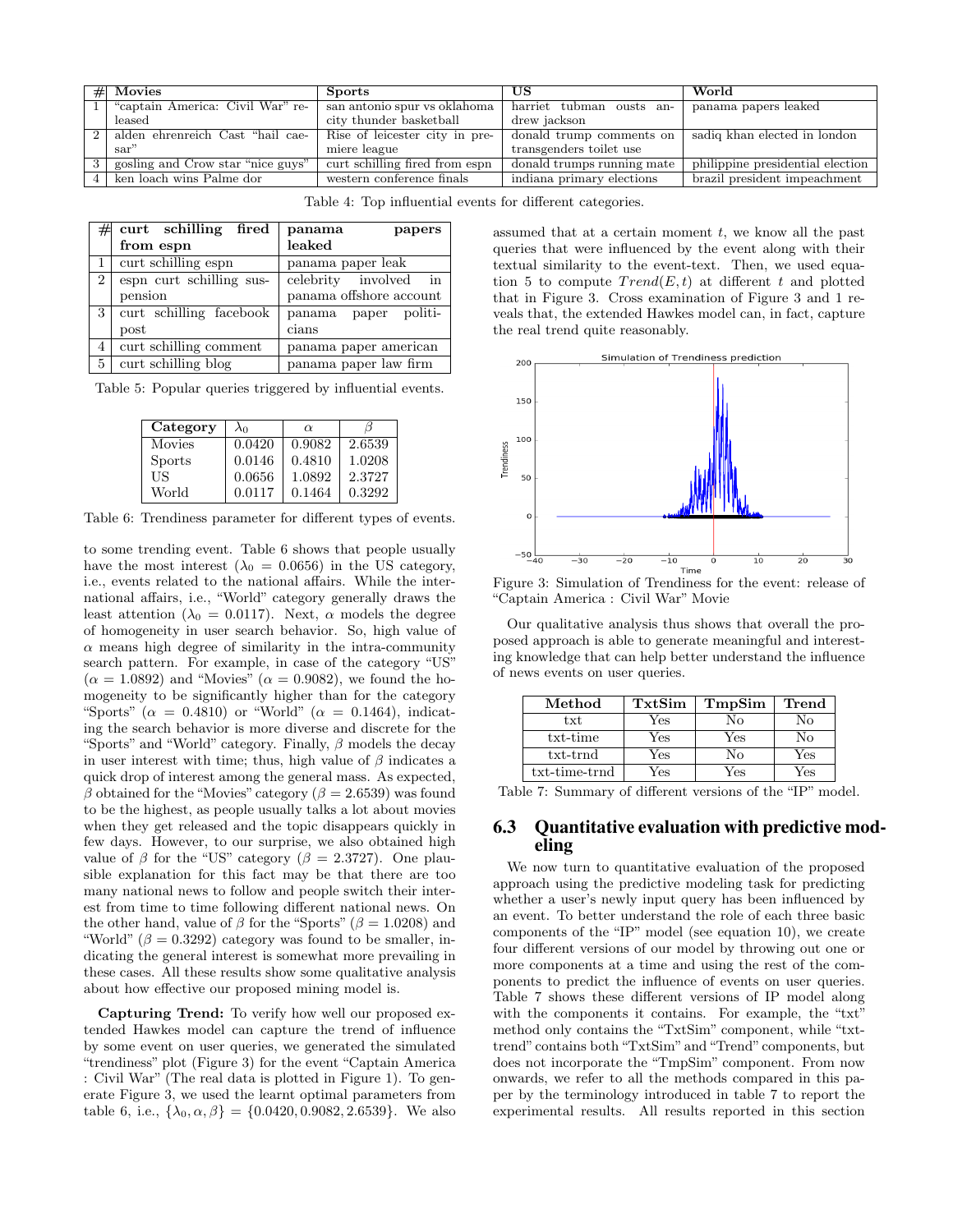| Category      | Method          | F-measure | K-measure | Precision | Recall-f | Recall-K | Specificity |
|---------------|-----------------|-----------|-----------|-----------|----------|----------|-------------|
|               | txt             | 0.6667    | 0.2366    | 0.5282    | 0.9035   | 0.5684   | 0.6682      |
|               | txt-time        | 0.7089    | 0.2717    | 0.5505    | 0.9952   | 0.8656   | 0.4061      |
| Movies        | txt-trnd        | 0.8084    | 0.5526    | 0.6978    | 0.9606   | 0.9068   | 0.6457      |
|               | $txt-time-trnd$ | 0.8087    | 0.5532    | 0.6987    | 0.9598   | 0.9045   | 0.6488      |
|               | txt             | 0.6667    | 0.1482    | 0.5000    | 1.0000   | 0.7626   | 0.3855      |
|               | txt-time        | 0.6783    | 0.2584    | 0.5132    | 1.0000   | 0.5634   | 0.6950      |
| <b>Sports</b> | txt-trnd        | 0.8239    | 0.5990    | 0.7345    | 0.9382   | 0.9382   | 0.6609      |
|               | txt-time-trnd   | 0.8239    | 0.5992    | 0.7348    | 0.9378   | 0.9378   | 0.6615      |
|               | txt             | 0.6710    | 0.0372    | 0.5063    | 0.9945   | 0.0952   | 0.9420      |
|               | txt-time        | 0.7441    | 0.5234    | 0.6444    | 0.8804   | 0.6806   | 0.8428      |
| US            | txt-trnd        | 0.8120    | 0.5758    | 0.7291    | 0.9161   | 0.9161   | 0.6597      |
|               | $txt-time-trnd$ | 0.8155    | 0.5878    | 0.7380    | 0.9112   | 0.9112   | 0.6766      |
|               | txt             | 0.6680    | 0.0205    | 0.5018    | 0.9988   | 0.0393   | 0.9812      |
|               | txt-time        | 0.6759    | 0.4560    | 0.5111    | 0.9977   | 0.5252   | 0.9308      |
| World         | txt-trnd        | 0.8198    | 0.6020    | 0.7489    | 0.9056   | 0.9056   | 0.6964      |
|               | txt-time-trnd   | 0.8193    | 0.6014    | 0.7493    | 0.9039   | 0.9039   | 0.6975      |

Table 8: Prediction Results for different IP models

used equation 2 as the "TxtSim" component. We also experimented with other text-similarity functions, e.g., TF-IDF cosine similarity; however, the results turned out to be significantly poor (more than 10% relative difference in Fmeasure) as compared to using equation 2 [the details are omitted due to lack of space].

Table 8 shows the summary of the performance obtained by the four different versions of "IP" model on the Trending event and Query-Log Dataset. For each method and eventcategory, the table reports the F-measure (with corresponding Precision and Recall, i.e., Recall-f) and and K-measure (with corresponding Specificity and Recall, i.e., Recall-K). Each result reported in Table 8 is the average of 25 runs using five-iterated-five-fold cross validation, each time with a random initialization of the parameter set  $\{\lambda_0, \alpha, \beta\}$ . It is evident that for all the categories of events, the "txttime-trnd" method performs the best in terms of both Fmeasure and K-measure. For example, in case of the category "Movies", the "txt-time-trnd" method obtains a Fmeasure and K-measure value of 0.8087 and 0.5532 respectively, while the only textual similarity based method, i.e., "txt" achieves a F-measure and K-measure value of 0.6667 and 0.2366 respectively.

Close observation of Table 8 reveals that, only textual similarity is not sufficient for the influence prediction task as demonstrated by the relative poor performance of the "txt" method. Adding the "TmpSim" component, i.e., "txttime" improves the prediction accuracy, although not to a significant degree. However, adding the "Trend" component to the "TxtSim" component results in a significant jump in the prediction accuracy ("txt-trnd" method) which verifies that the "Trend" component is very important to detect the influence of events on user query submissions. For example, for the "US" category, "txt" obtains a F-measure value of 0.6710 and "txt-time" obtains 0.7441, whereas, "txt-trnd" obtains a F-measure value of 0.8120. Finally, combining all the three components, i.e., "txt-time-trnd" achieves slightly better performance (F-measure 0.8155) than "txt-trnd" (Fmeasure 0.8120) signifying the fact that, once we have incorporated the "Trend" component, there is little room for "TmpSim" to further improve the prediction performance. This verifies our assumption that, "Trend" is an essential component for this kind of influence prediction task.

Overall, these quantitative evaluation results show that the basic component techniques we proposed for modeling influence, i.e., text similarity, temporal similarity, and extended Hawkes model, are all useful for the prediction task, suggesting that they indeed capture useful signals for modeling the influence relation of events on user queries. It is especially interesting to note that the modified Hawkes model provides a "trendiness" score that is shown to be beneficial for the prediction task, suggesting that the model has indeed captured the trend of influence well.

# 7. CONCLUSION AND FUTURE WORK

In this paper, we conducted the first study of how trending events influence search queries, where we frame the problem as a novel data mining problem of joint mining of trending event news data and search log data. We proposed a computational method to quantitatively measure the influence of an event on a query and to discover queries triggered by the event. Specifically, we proposed a novel extension of Hawkes process to model the evolutionary trend of the influence of an event on search queries. Evaluation results show that our proposed approach effectively identifies queries triggered by events and characterizes the influence trend of different types of events.

Although we mainly applied the proposed model to the problem where we predict if a query was triggered by an event, our model can be applied to many other problems. For example, it can help query auto-completion by leveraging terms related to the triggering event, and it can also improve search results by boosting documents that are relevant to the event. In addition, analysis on different characteristics of the events can enable us accurately detect more influential events. All of these interesting directions are left as future work.

### 8. ACKNOWLEDGMENTS

This work was done as part of an intern research project at Yahoo Research. This work is also supported in part by a Yahoo Faculty Research and Engagement Program award. We thank the five anonymous reviewers for their valuable feedback to help us improve the paper.